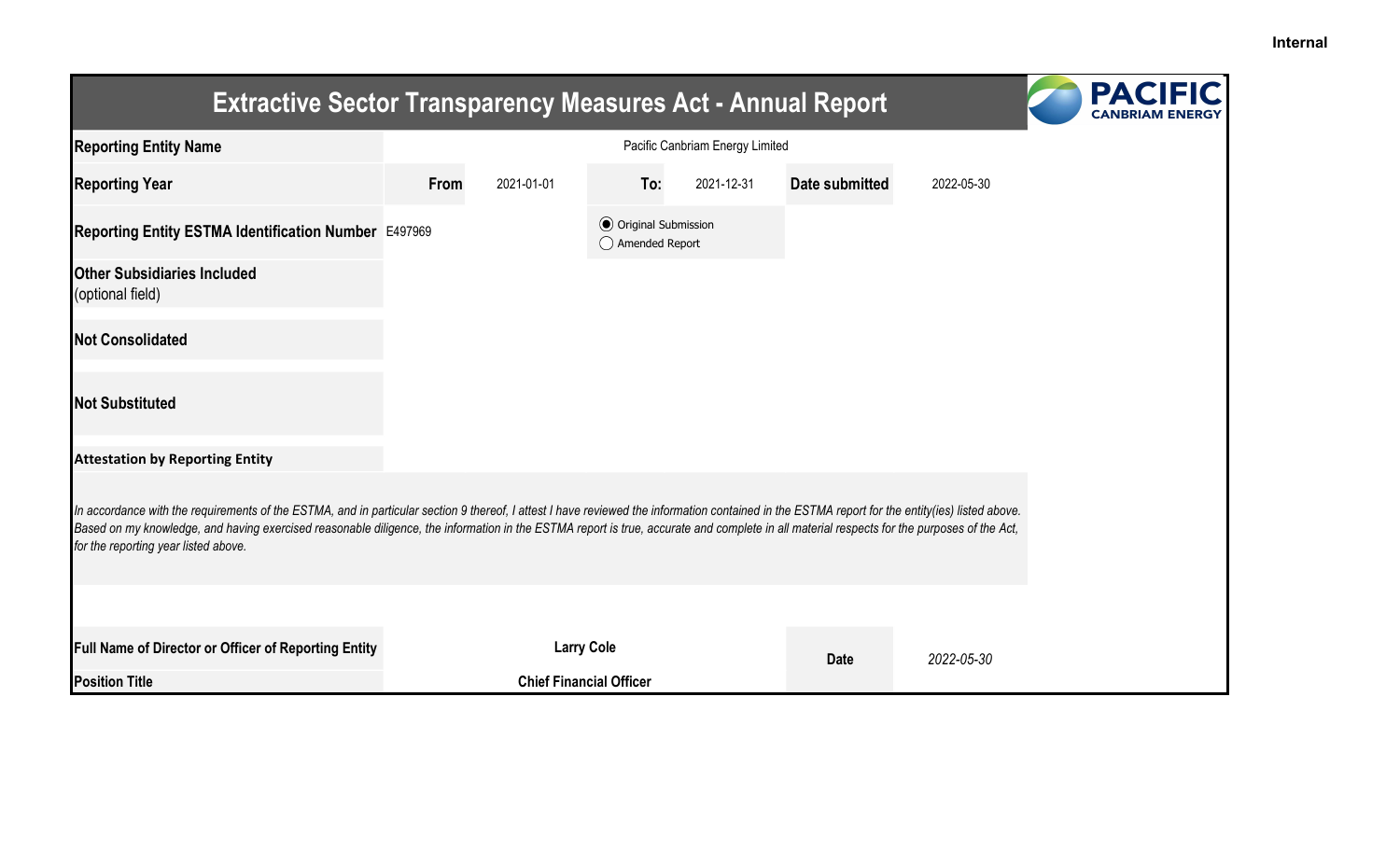| <b>Extractive Sector Transparency Measures Act - Annual Report</b>                                                                                                               |                                                         |                                                                                  |                                                   |            |           |                                |                    |                  |                                               |                                      |                                                                                                                                                                                                                                                                                                                                                                                                                                                                                                                         |  |
|----------------------------------------------------------------------------------------------------------------------------------------------------------------------------------|---------------------------------------------------------|----------------------------------------------------------------------------------|---------------------------------------------------|------------|-----------|--------------------------------|--------------------|------------------|-----------------------------------------------|--------------------------------------|-------------------------------------------------------------------------------------------------------------------------------------------------------------------------------------------------------------------------------------------------------------------------------------------------------------------------------------------------------------------------------------------------------------------------------------------------------------------------------------------------------------------------|--|
| <b>Reporting Year</b><br><b>Reporting Entity Name</b><br><b>Reporting Entity ESTMA</b><br><b>Identification Number</b><br><b>Subsidiary Reporting Entities (if</b><br>necessary) | From:                                                   | 2021-01-01                                                                       | To:<br>Pacific Canbriam Energy Limited<br>E497969 | 2021-12-31 |           | Currency of the Report CAD     |                    |                  |                                               |                                      |                                                                                                                                                                                                                                                                                                                                                                                                                                                                                                                         |  |
| <b>Payments by Payee</b>                                                                                                                                                         |                                                         |                                                                                  |                                                   |            |           |                                |                    |                  |                                               |                                      |                                                                                                                                                                                                                                                                                                                                                                                                                                                                                                                         |  |
| Country                                                                                                                                                                          | Payee Name <sup>1</sup>                                 | Departments, Agency, etc<br>within Payee that Received<br>Payments <sup>21</sup> | Taxes                                             | Royalties  | Fees      | <b>Production Entitlements</b> | <b>Bonuses</b>     | <b>Dividends</b> | Infrastructure<br><b>Improvement Payments</b> | <b>Total Amount paid to</b><br>Payee | Notes <sup>34</sup>                                                                                                                                                                                                                                                                                                                                                                                                                                                                                                     |  |
| Canada -British Columbia                                                                                                                                                         | Government of British Columbia                          |                                                                                  | 2,660,000                                         | 10,030,000 | 1,640,000 |                                |                    |                  |                                               | 14,330,000                           | Departments paid include:<br>- Ministry of Forests, Lands & Natural Resources<br>- Ministry of Forests, Lands & Natural Resources<br>Operations<br>- Ministry of Energy, Mines and Petroleum<br>- Minister of Finance<br>- Minister of Finance Oil and Gas Commission Levy<br>- Minister of Finance Ministry of Forests and Range<br>- Technical Safety BC<br>- BC Oil and Gas Commission<br>- Northern Health Authority<br>- Province of BC, Energy, Mines & Petroleum<br>Royalties<br>- Land Title & Survey Authority |  |
| Canada -British Columbia                                                                                                                                                         | District of Hudson's Hope                               |                                                                                  | 110,000                                           |            |           |                                |                    |                  |                                               | 110,000                              |                                                                                                                                                                                                                                                                                                                                                                                                                                                                                                                         |  |
| Canada -British Columbia<br>Canada -British Columbia                                                                                                                             | West Moberly First Nation<br>Halfway River First Nation |                                                                                  |                                                   |            |           |                                | 150,000<br>150,000 |                  |                                               | 150,000                              | 150,000 Payment made in trust for Halfway River First Nation<br>to DGW Management Services Ltd.                                                                                                                                                                                                                                                                                                                                                                                                                         |  |
| <b>Additional Notes:</b>                                                                                                                                                         |                                                         |                                                                                  |                                                   |            |           |                                |                    |                  |                                               |                                      |                                                                                                                                                                                                                                                                                                                                                                                                                                                                                                                         |  |